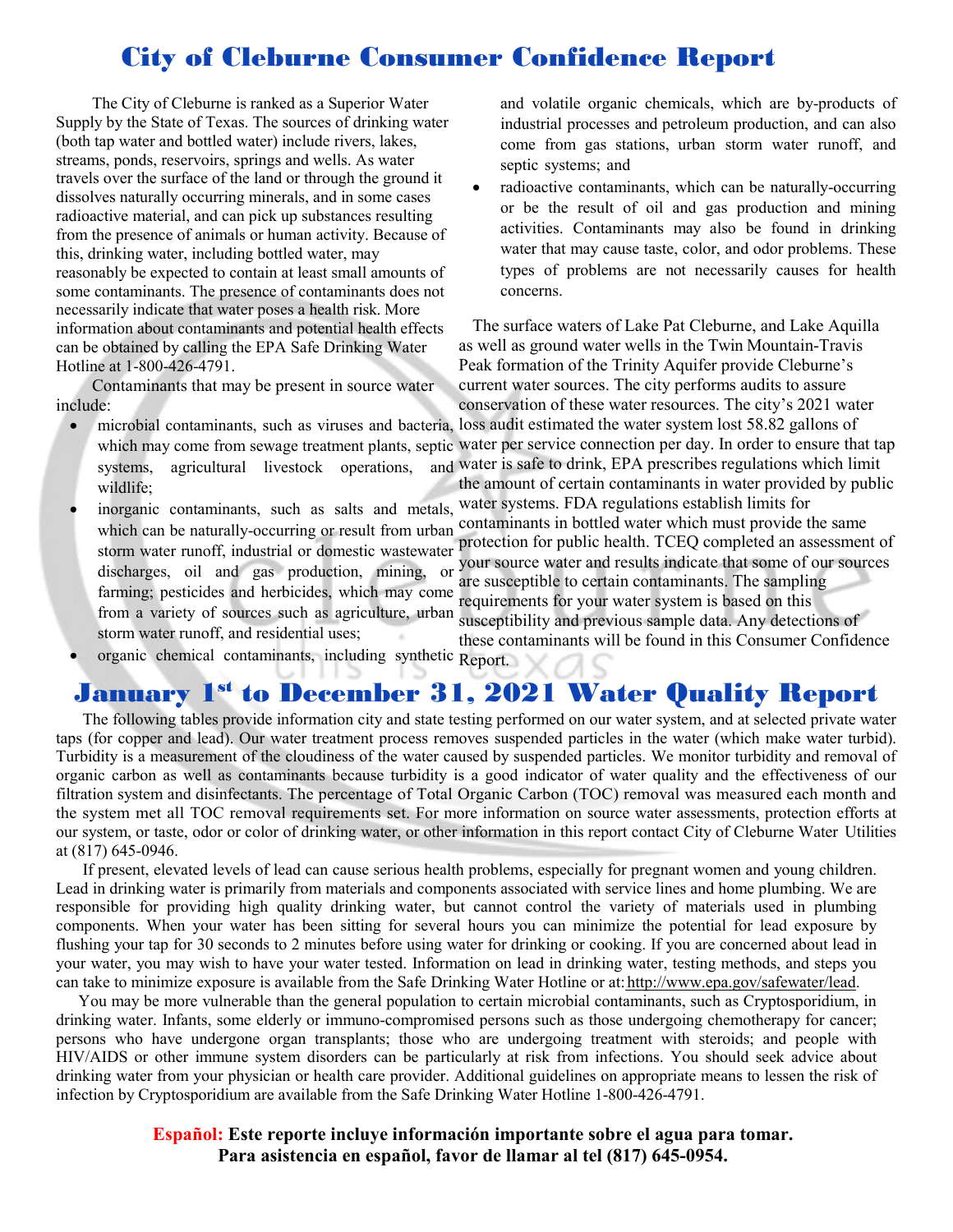| FEDERALLY REGULATED OR MONITORED CONTAMINANTS                        |                               |                                        |  |                                                                                        |                                                      |                                                           |                                                                                                 |                                                                                               |                                                                                                            |                                                                                           |  |
|----------------------------------------------------------------------|-------------------------------|----------------------------------------|--|----------------------------------------------------------------------------------------|------------------------------------------------------|-----------------------------------------------------------|-------------------------------------------------------------------------------------------------|-----------------------------------------------------------------------------------------------|------------------------------------------------------------------------------------------------------------|-------------------------------------------------------------------------------------------|--|
| <b>Substance Sampled</b>                                             |                               | <b>Range of</b><br><b>Detections</b>   |  | <b>Sample</b><br><b>Date</b>                                                           | <b>Maximum</b><br><b>Contaminant</b><br><b>Level</b> | <b>Maximum</b><br><b>Contaminant</b><br><b>Level Goal</b> |                                                                                                 | <b>Possible Source of Contaminant</b>                                                         |                                                                                                            |                                                                                           |  |
| <b>Detected Inorganic Contaminants</b>                               |                               |                                        |  |                                                                                        |                                                      |                                                           |                                                                                                 |                                                                                               |                                                                                                            |                                                                                           |  |
| Barium (ppm)                                                         |                               | 0.037-0.037                            |  | 2021                                                                                   | $\mathbf{2}$<br>$\overline{2}$                       |                                                           |                                                                                                 | Discharge of drilling waste; discharge from metal refineries; Erosion<br>of natural deposits. |                                                                                                            |                                                                                           |  |
| Cyanide (ppb)                                                        |                               | 176-176                                |  | 2021                                                                                   | 200                                                  | 200                                                       |                                                                                                 |                                                                                               |                                                                                                            | Discharge from plastic and fertilizer factories; discharge<br>from steel/metal factories. |  |
| Fluoride (ppm)                                                       |                               | 0.218-0.218                            |  | 2021                                                                                   | $\overline{4}$                                       | $\overline{4}$                                            |                                                                                                 | teeth; discharge from fertilizer and aluminum factories.                                      |                                                                                                            | Erosion of natural deposits; water additive which promotes strong                         |  |
| Nitrate (ppm)<br>measured as nitrogen                                |                               | 0.0269-0.266                           |  | 2021                                                                                   | 10<br>10                                             |                                                           | Runoff from fertilizer use; leaching from septic tanks, sewage; erosion<br>of natural deposits. |                                                                                               |                                                                                                            |                                                                                           |  |
| <b>Radioactive Contaminants</b>                                      |                               |                                        |  |                                                                                        |                                                      |                                                           |                                                                                                 |                                                                                               |                                                                                                            |                                                                                           |  |
| Combined Radium 226/228<br>(pCi/L)                                   |                               | $2.78 - 2.78$                          |  | 10-11-2017                                                                             | 5                                                    | $\boldsymbol{0}$                                          |                                                                                                 | Erosion of natural deposits.                                                                  |                                                                                                            |                                                                                           |  |
| Gross alpha excluding radon and<br>uranium $(pCi/L)$                 |                               | $0 - 3$                                |  | 10-11-2017                                                                             | 15                                                   | $\mathbf{0}$                                              |                                                                                                 | Erosion of natural deposits.                                                                  |                                                                                                            |                                                                                           |  |
| <b>Synthetic Organic Contaminants</b>                                |                               |                                        |  |                                                                                        |                                                      |                                                           |                                                                                                 |                                                                                               |                                                                                                            |                                                                                           |  |
| Atrazine (ppb)                                                       |                               | $0.3 - 0.3$                            |  | 2021                                                                                   | 3                                                    | 3                                                         |                                                                                                 | Avg detected<br>0.1                                                                           |                                                                                                            | Runoff from herbicides used on row crops.                                                 |  |
| <b>DISINFECTION BY-PRODUCTS</b>                                      |                               |                                        |  |                                                                                        |                                                      |                                                           |                                                                                                 |                                                                                               |                                                                                                            |                                                                                           |  |
| Total Trihalo-Methanes (ppb)                                         |                               | $20.4 - 54.1$                          |  | 2021                                                                                   | 80                                                   | None                                                      |                                                                                                 | <b>Highest Avg</b><br>detected 37                                                             |                                                                                                            | By-product of drinking water disinfection.                                                |  |
| Total Haloacetic Acids (ppb)                                         |                               | $15.2 - 43.3$                          |  | 2021                                                                                   | 60                                                   | None                                                      |                                                                                                 | <b>Highest Avg</b><br>detected 30                                                             |                                                                                                            | By-product of drinking water disinfection.                                                |  |
| <b>DISINFECTANT RESIDUAL AND CONSTITUENTS AFFECTING DISINFECTION</b> |                               |                                        |  |                                                                                        |                                                      |                                                           |                                                                                                 |                                                                                               |                                                                                                            |                                                                                           |  |
| Total Organic Carbon (TOC)<br>in raw water                           |                               | $4.35 - 6.09$                          |  | 2021                                                                                   | N/A                                                  | N/A                                                       |                                                                                                 | Naturally present in the environment.                                                         |                                                                                                            |                                                                                           |  |
| TOC in drinking water                                                |                               | $3.67 - 4.3$                           |  | 2021                                                                                   | N/A                                                  | N/A                                                       |                                                                                                 | Naturally present in the environment.                                                         |                                                                                                            |                                                                                           |  |
| % Removal of TOC                                                     |                               | $11.3 - 36.3%$                         |  | 2021                                                                                   | N/A                                                  | N/A                                                       |                                                                                                 |                                                                                               | N/A                                                                                                        |                                                                                           |  |
| Chlorine residual (ppm)                                              |                               | $0.13 - 4.40$<br>$Avg = 2.93$ ppm      |  | 2021                                                                                   | MRDL <sub>4</sub>                                    | MRDLG <4.0                                                |                                                                                                 |                                                                                               |                                                                                                            | Water additive used to control microbes.                                                  |  |
| Turbidity (NTU)                                                      |                               | Single highest measurement<br>0.24 NTU |  |                                                                                        | 100 % samples meeting<br>$limits - 0.3 NTU$          |                                                           |                                                                                                 | <b>Treatment Technique</b><br>Limit 1 NTU                                                     |                                                                                                            | Soil runoff.                                                                              |  |
| <b>COLIFORM BACTERIA</b>                                             |                               |                                        |  |                                                                                        |                                                      |                                                           |                                                                                                 |                                                                                               |                                                                                                            |                                                                                           |  |
| <b>Total Coliform MCL</b>                                            |                               | <b>MCLG</b>                            |  | <b>Highest No. of</b><br>Total No. of Positive<br>E. Coli or Fecal<br><b>Positives</b> |                                                      |                                                           |                                                                                                 | <b>Violation</b>                                                                              |                                                                                                            | <b>Likely Source of Contaminant.</b>                                                      |  |
| 0 positive monthly samples                                           |                               | $\theta$                               |  | $\theta$                                                                               | $\Omega$                                             |                                                           |                                                                                                 | No                                                                                            |                                                                                                            | Naturally present in environment.                                                         |  |
| <b>CONTAMINANTS REGULATED AT THE CUSTOMERS TAP</b>                   |                               |                                        |  |                                                                                        |                                                      |                                                           |                                                                                                 |                                                                                               |                                                                                                            |                                                                                           |  |
| <b>Substance</b><br>(Unit)                                           | <b>Date</b><br><b>Sampled</b> | <b>MCLG</b>                            |  | <b>Action Level</b><br>(AL)                                                            | 90 <sup>th</sup> Percentile                          | # Sites<br>over                                           |                                                                                                 | <b>Violation</b><br><b>Likely Source of Contaminant</b>                                       |                                                                                                            |                                                                                           |  |
| Copper (ppm)                                                         | 8/30/2019                     | 1.3                                    |  | 1.3                                                                                    | 0.0692                                               | $\mathbf{0}$                                              |                                                                                                 | No                                                                                            | Erosion of natural deposits; leaching from wood<br>preservatives; corrosion of household plumbing systems. |                                                                                           |  |
| Lead (ppb)                                                           | 8/30/2019                     | $\mathbf{0}$                           |  | 15                                                                                     | $\mathbf{0}$                                         | $\mathbf{1}$                                              |                                                                                                 | No                                                                                            |                                                                                                            | Corrosion of household plumbing systems; erosion of natural<br>deposits.                  |  |

**DEFINITIONS OF THE TERMS AND MEASURES USED IN THE REPORT AND TABLES**

**Action Level (AL)** – The concentration of a contaminant which, if exceeded, triggers treatment or other requirements which a water system must follow.

**Action Level Goals (ALG) -** The level of a contaminant in drinking water below which there is no known or expected risk to health. ALGs allow for a margin of safety.

**Avg**– Regulatory compliance with some Maximum Contaminant Levels are based on running annual average of monthly samples.

Level 1 Assessment - a study of the water system to identify potential problems and determine (if possible) why total coliform bacteria have been found in a water system.

**Level 2 Assessment** -a very detailed study of the water system to identify potential problems and determine (if possible) why an E. coli MCL violation has occurred and/or why total coliform bacteria have been found in a water system on multiple occasions.

**Maximum Contaminant Level (MCL) -** The highest level of a contaminant that is allowed in drinking water. MCLs are set as close to the MCLGs as feasible using t he best available treatment technology.

**Maximum Contaminant Level Goal (MCLG)** - The level of a contaminant in drinking water below which there is no known or expected health risk. MCLGs allow for a margin of safety. Maximum Residual Disinfectant Level (MRDL) – The highest level of a disinfectant allowed in drinking water. There is convincing evidence that addition of a disinfectant is necessary for control of microbial contaminants.

**Maximum Residual Disinfection Level Goal (MRDLG)** – The level of drinking water disinfectant below which there is no known or expected risk to health. MRDLGs do not reflect the benefits of the use of disinfectants to control microbial contaminants.

**Million fibers per Liter (MFL)** - A measure of asbestos.

**Millirems per year (mrem)** - A measure of radiation absorbed by the body.

**Treatment Technique (TT)** - A required process intended to reduce the level of a contaminant in drinking water.

**ppm - Parts per million** or milligrams per liter - or one ounce in 7,350 gallons of water. **NTU- Nephelometric Turbidity Units –** a measure of turbidity. **ppb - Parts per billion** or micrograms per litter - one ounce in 7,350,000 gallons. **pCi/L** - **Picocuries per liter**- A measure of radioactivity.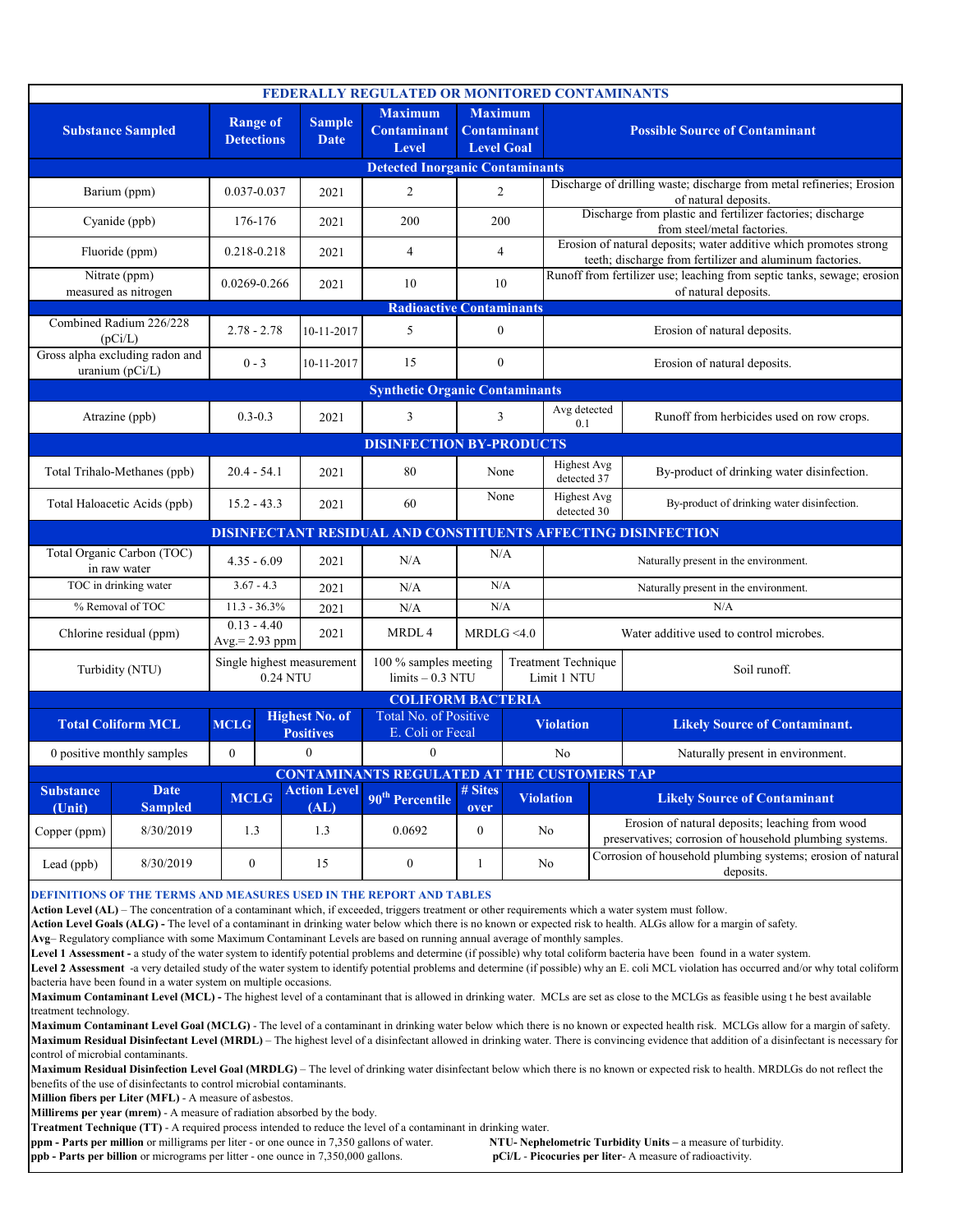### Cuidad de Cleburne Informe de Calidad del Agua

Las fuentes de agua potable (de ambas aguas de la llave y agua embotellada) incluyen ríos, lagos, arroyos, embalses, manantiales y pozos. Como el agua viaja sobre la superficie o bajo de la tierra se disuelve minerals naturales, y en algunos casos materiales radioactivo, y puede recoger sustancias resultantes de la presencia de animals o la actividad humana. Por esta razón, agua potable, incluyendo agua embotellada, puede contener por lo menos pequeñas cantidades de contaminantes. La presencia de contaminantes no necesariamente significa un riesgo de salud. Peude obtener más información sobre contaminantes y efectos de salud potenciales comunicandose al EPA Línea Directa Agua potable Segura al 1-800-426-4791.

Los contaminantes que pueden estar presente en las fuentes de agua incluyen: microbios contaminantes, como viruses y bacterias, que pueden venir de plantas de tratamiento de aguas residuales, sistemas sépticos, operaciones ganaderas agricolas, fauna silvestre; contaminantes inorgánicos, como sales y metales, que ocurren naturalmente o resultan de escorrentía de aguas pluviales, descarga de aguas residuals industriales o domesticas produccíon de aciete o gas , mineria, o argricultura; pesticidas and herbicidas, que pueden venir de varias fuentes como agricultura, escorrentía urbana, y usos residentales; contaminantes de químicas organicas, incluyendo sintetica y químicas organicas volitales, que son productos del processo industial y produccíon petrolera, tanbien de las gasolineras,

escorrentía de aguas pluviales urbanas, y sistemas septicos; y contaminantes radioactivos, que pueden ocurrir naturalmente o resultado de produccíon de gas o aciete o actividad mineria. Contaminantes en la fuente de agua potable puede causar problemas con el sabor, color, y el olor de la agua. Estos tipos de problemas no debe causar preocupaciún por susalud.

Las aguas superficiales del Lago Pat Cleburne, Lago Aquilla y tanbien los pozos de Twin Mountain-Travis Peak formacíon deacuiferos de la Trinidad proporciona la fuente de agua de Cleburne. La cuidad realiza revisiónes para asegurar la coservación de estos recursos de agua. La revision de perdida de agua de 2021 estimo que el sistema de agua pedio 58.82 galones de agua por dia de conexión de servicio. Para asegurar que la agua es segura para tomar, El EPA inpone regulaciones que limita la cantidad de cierta contaminantes en agua proporcionada por sistemas de agua pública. La FDA establece regulaciones limitando contaminantes en agua embotellada que debe proveer la misma proteccion para la salud del público. TCEQ realizo una evaluación de nuestra fuente de agua y los resultados indica que algunos de nuestras fuentes son susceptible a ciertos contaminantes. Los requisites de muestras para el sistema de agua está basado en este propenso y en datos previos. Detecciónes de cualquiera de estos contaminantes se puede localizar en el Consumer Confidence Report.

#### 1 de Enero al 31 de Deciembre, 2021 Resultados de Análisis

Las siguientes tablas proporcionan información sobre la ciudad y el estado de las pruebas realizadas en nuestro sistema de agua, y en grifos privados seleccionados de agua (para el cobre y el plomo). Nuestro proceso de tratamiento de agua elimina las partículas suspendidas en el agua (que hacen que el agua sea turbia). La turbidez es una medida de la turbidez del agua causada por partículas en suspensión. Supervisamos la turbidez y la eliminación de carbono orgánico y contaminantes porque la turbidez es un buen indicador de la calidad del agua y la eficacia de nuestro sistema de filtración y desinfectantes. El porcentaje de eliminación de carbono orgánico total (TOC) se midió cada mes y el sistema cumplió con todos los requisitos de eliminación de TOC establecidos. Para obtener más información sobre las evaluaciones del agua de origen, los esfuerzos de protección en nuestro sistema, o el sabor, olor o color del agua potable, u otra información en este informe, póngase en contacto con la ciudad de Cleburne Water Utilities al (817) 645-0946.

Si están presentes, los niveles elevados de plomo pueden causar graves problemas de salud, especialmente para las mujeres embarazadas y los niños pequeños. El plomo en el agua potable proviene principalmente de materiales y componentes asociados con las líneas de servicio y la fontanería doméstica. Somos responsables de proporcionar agua potable de alta calidad, pero no podemos controlar la variedad de materiales utilizados en los componentes de plomería. Cuando su agua ha estado sentada durante varias horas, puede minimizar el potencial de exposición al plomo lavando su grifo durante 30 segundos a 2 minutos antes de usar agua para beber o cocinar. Si usted está preocupado por el plomo en su agua, es posible que desee que su agua se prueba. La información sobre el plomo en el agua potable, los métodos de prueba y los pasos que puede tomar para minimizar la exposición está disponible en la Línea Directa de Agua Potable Segura o en: http://www.epa.gov/safewater/lead.

Usted puede ser más vulnerable que la población general a ciertos contaminantes microbianos, como Cryptosporidium, en el agua potable. Lactantes, algunos ancianos o personas inmunocomprometidas como los sometidos a quimioterapia para el cáncer; las personas que se hayan sometido a trasplantes de órganos; los que están en tratamiento con esteroides; y las personas con VIH/SIDA u otros trastornos del sistema inmunológico pueden estar particularmente en riesgo de infecciones. Usted debe buscar consejo sobre el agua potable de su médico o proveedor de atención médica. En la Línea Directa de Agua Potable Segura 1-800-426-4791 se ofrecen directrices adicionales sobre los medios apropiados para disminuir el riesgo de infección por Cryptosporidium y más información sobre contaminantes y posibles efectos en la salud.

#### **Español: Este reporte incluye información importante sobre el agua para tomar. Para asistencia en español, favor de llamar al tel (817) 645-0954.**